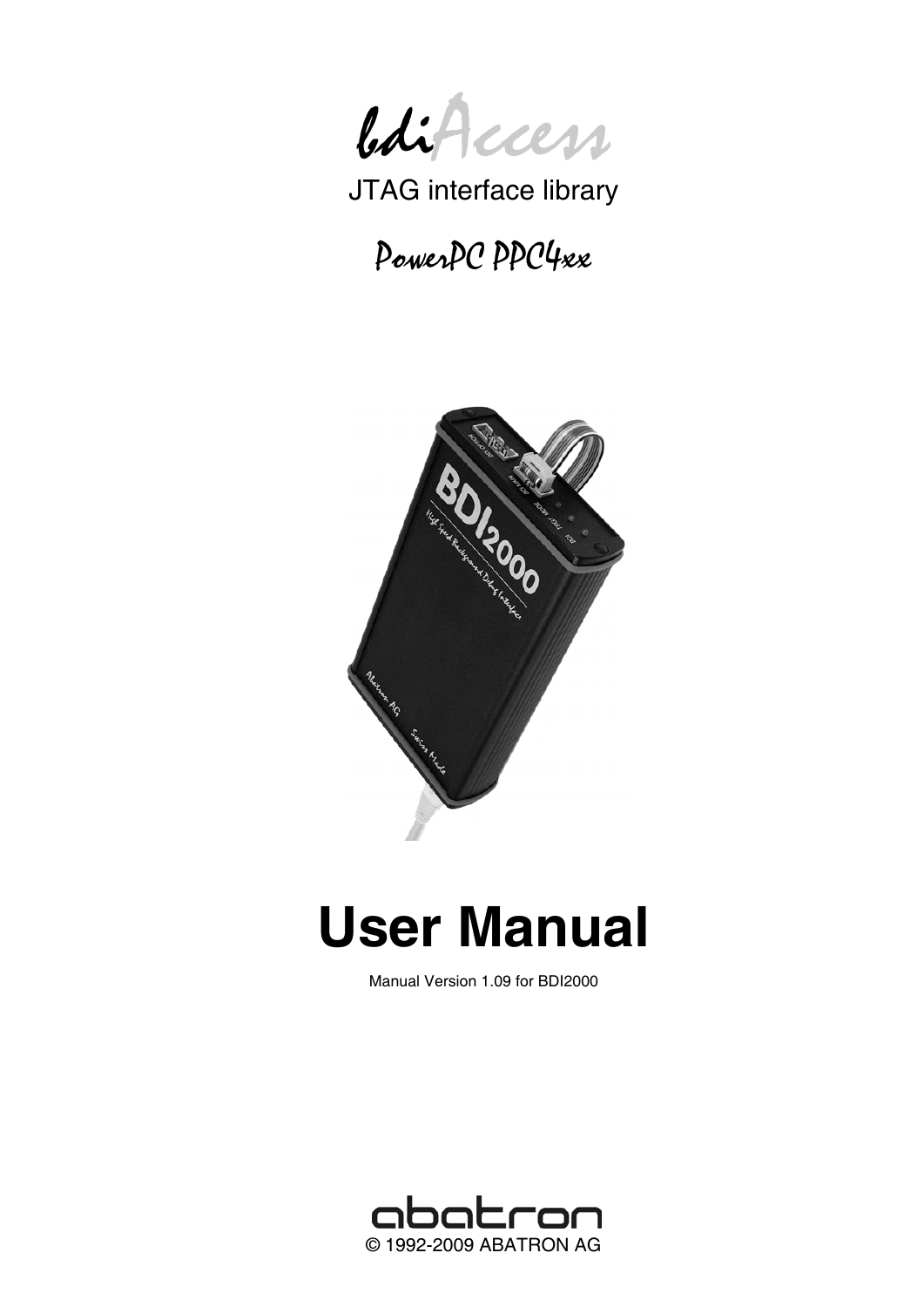# $\mathcal{U}$

| <b>Appendices</b> |  |
|-------------------|--|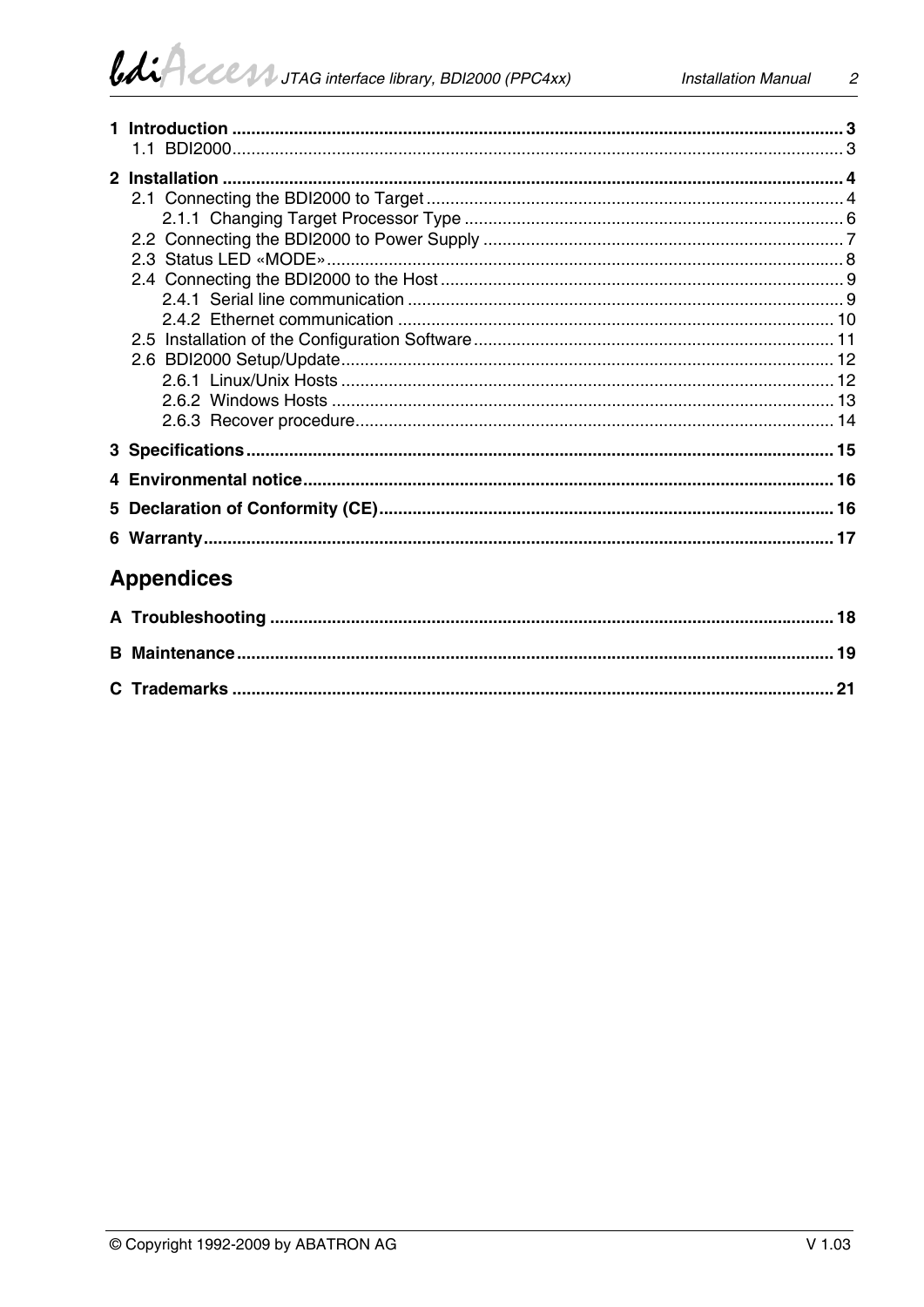# **1 Introduction**



The bdiAccess library is a Windows DLL that can be used to access the BDI2000 functions. With this library, a Windows program can take advantage of the JTAG interface of a PPC4xx target processor and execute the following tasks:

- Read/Write target registers
- Read/Write target memory
- Reset/Startup target
- Flash programming
- Start/Stop program execution

This Installation Manual shows how to connect the BDI2000 to a PowerPC target and how to install the bdiAccess software. The interface to the library is defined in a different document that is target independent.

#### **1.1 BDI2000**

The BDI2000 is a processor system in a small box. It implements the interface between the JTAG pins of the target CPU and a 10Base-T Ethernet / RS232 connector. The firmware and the programmable logic of the BDI2000 can be updated by the user with a simple Windows based configuration program. The BDI2000 supports 1.8 – 5.0 Volts target systems (3.0 – 5.0 Volts target systems with Rev. A/B).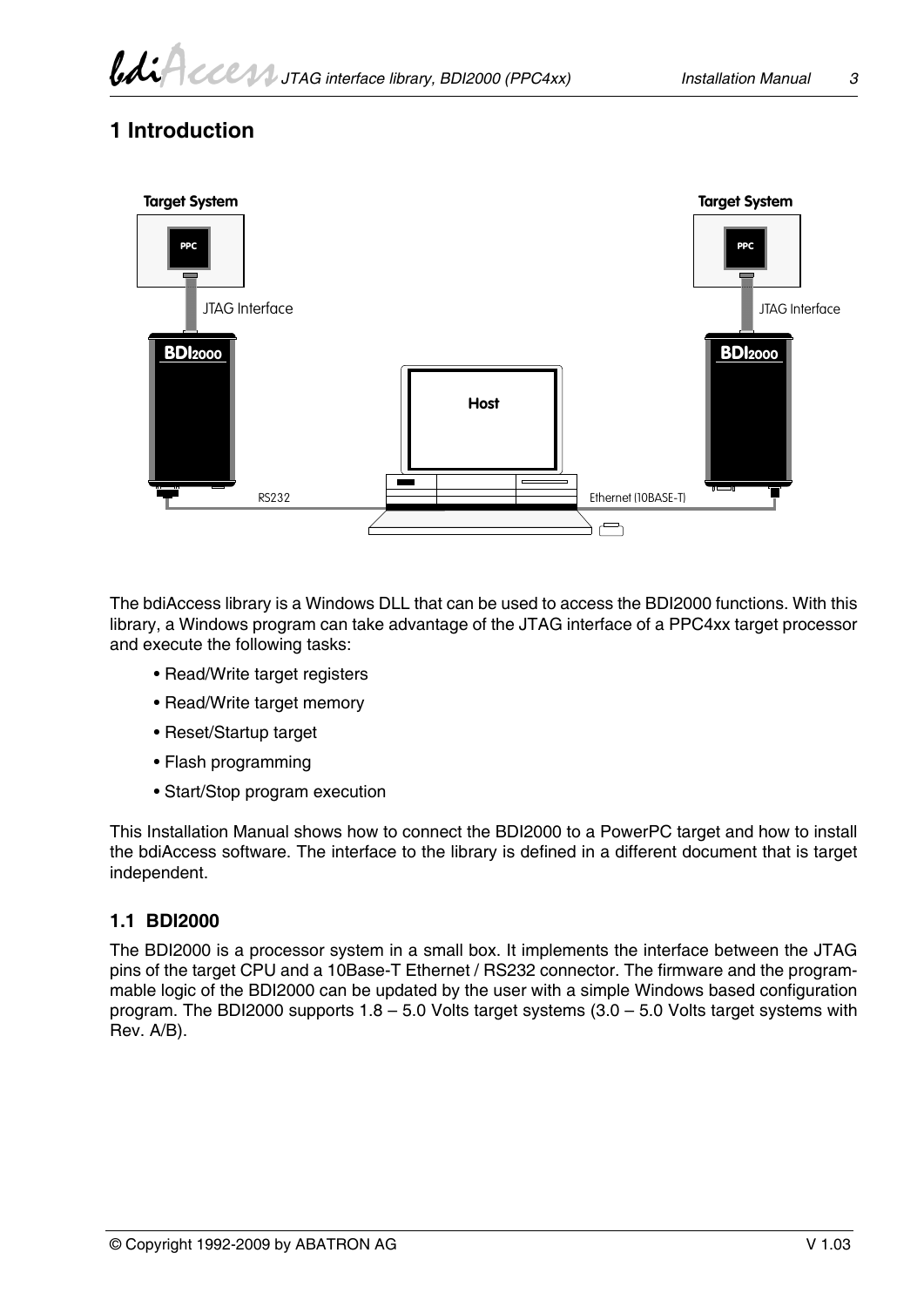### **2 Installation**

#### **2.1 Connecting the BDI2000 to Target**

The cable to the target system is a 16 pin flat ribbon cable. In case where the target system has an appropriate connector, the cable can be directly connected. The pin assignment is in accordance with the PowerPC 4xx JTAG connector specification.



In order to ensure reliable operation of the BDI (EMC, runtimes, etc.) the target cable length must not exceed 20 cm (8").



For BDI TARGET B connector signals see table on next page.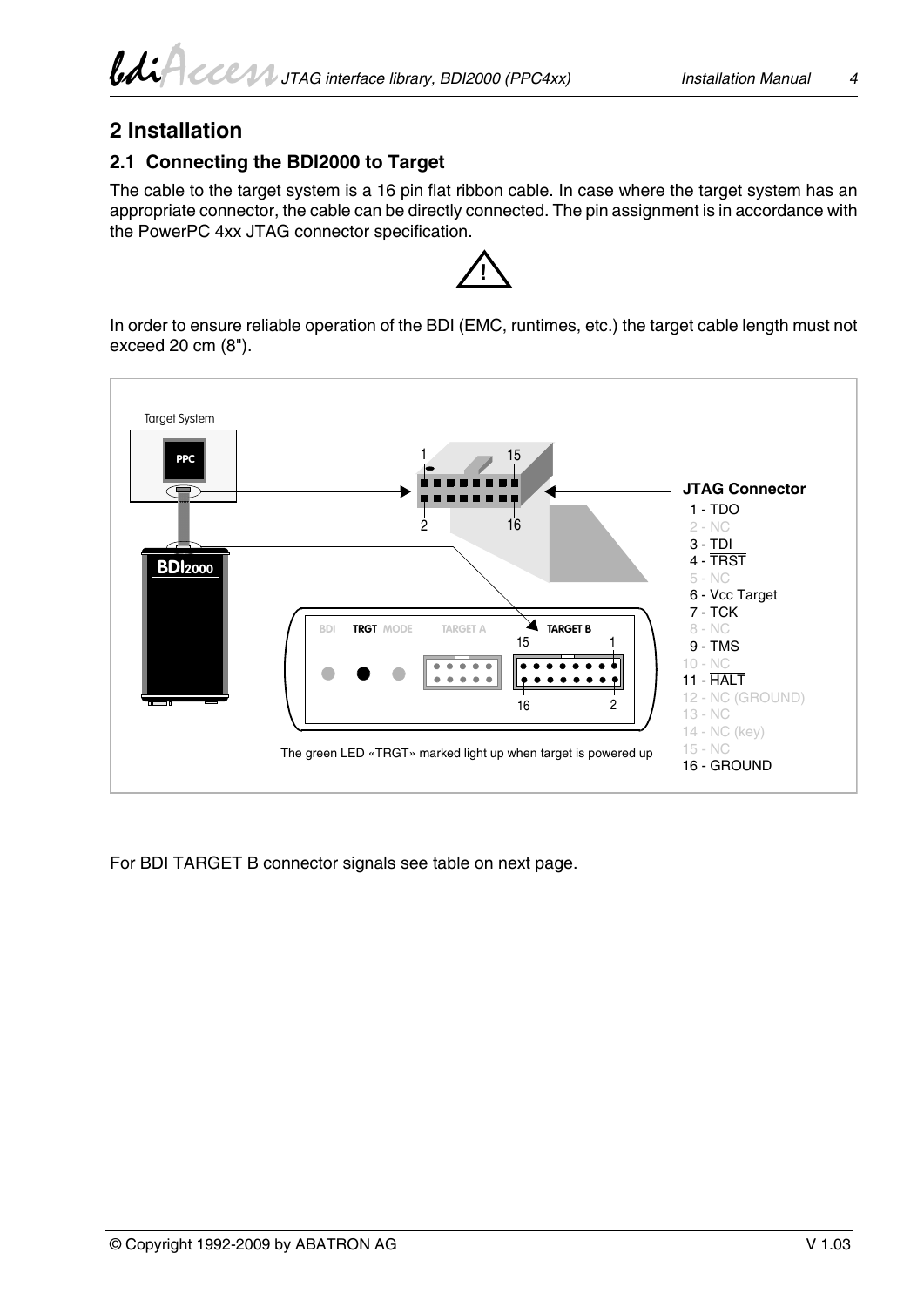#### **BDI TARGET B Connector Signals:**

| Pin            | Name                | Describtion                                                                                                                                                                                                                                                                                                                                                                                                                                                                                                                 |
|----------------|---------------------|-----------------------------------------------------------------------------------------------------------------------------------------------------------------------------------------------------------------------------------------------------------------------------------------------------------------------------------------------------------------------------------------------------------------------------------------------------------------------------------------------------------------------------|
| 1              | <b>TDO</b>          | <b>JTAG Test Data Out</b><br>This input to the BDI2000 connects to the target TDO pin.                                                                                                                                                                                                                                                                                                                                                                                                                                      |
| $\overline{2}$ | <reseved></reseved> |                                                                                                                                                                                                                                                                                                                                                                                                                                                                                                                             |
| 3              | TDI                 | JTAG Test Data In<br>This output of the BDI2000 connects to the target TDI pin.                                                                                                                                                                                                                                                                                                                                                                                                                                             |
| 4              | <b>TRST</b>         | <b>JTAG Test Reset</b><br>This output of the BDI2000 resets the JTAG TAP controller on the target.                                                                                                                                                                                                                                                                                                                                                                                                                          |
| 5              | <reseved></reseved> |                                                                                                                                                                                                                                                                                                                                                                                                                                                                                                                             |
| 6              | Vcc Target          | $1.8 - 5.0V$ :<br>This is the target reference voltage. It indicates that the target has power and it is also used<br>to create the logic-level reference for the input comparators. It also controls the output logic<br>levels to the target. It is normally fed from Vdd I/O on the target board.<br>$3.0 - 5.0V$ with Rev. B:<br>This input to the BDI2000 is used to detect if the target is powered up. If there is a current<br>limiting resistor between this pin and the target Vdd, it should be 100 Ohm or less. |
| $\overline{7}$ | <b>TCK</b>          | <b>JTAG Test Clock</b><br>This output of the BDI2000 connects to the target TCK pin.                                                                                                                                                                                                                                                                                                                                                                                                                                        |
| 8              | <reseved></reseved> |                                                                                                                                                                                                                                                                                                                                                                                                                                                                                                                             |
| 9              | TMS                 | <b>JTAG Test Mode Select</b><br>This output of the BDI2000 connects to the target TMS line.                                                                                                                                                                                                                                                                                                                                                                                                                                 |
| 10             | <reseved></reseved> |                                                                                                                                                                                                                                                                                                                                                                                                                                                                                                                             |
| 11             | <b>HALT</b>         | <b>Processor Halt</b><br>This output of the BDI2000 connects to the target HALT line.                                                                                                                                                                                                                                                                                                                                                                                                                                       |
| 12             | <b>GROUND</b>       | <b>System Ground</b>                                                                                                                                                                                                                                                                                                                                                                                                                                                                                                        |
| 13             | <reseved></reseved> |                                                                                                                                                                                                                                                                                                                                                                                                                                                                                                                             |
| 14             | <reseved></reseved> |                                                                                                                                                                                                                                                                                                                                                                                                                                                                                                                             |
| 15             | <reseved></reseved> |                                                                                                                                                                                                                                                                                                                                                                                                                                                                                                                             |
| 16             | <b>GROUND</b>       | <b>System Ground</b>                                                                                                                                                                                                                                                                                                                                                                                                                                                                                                        |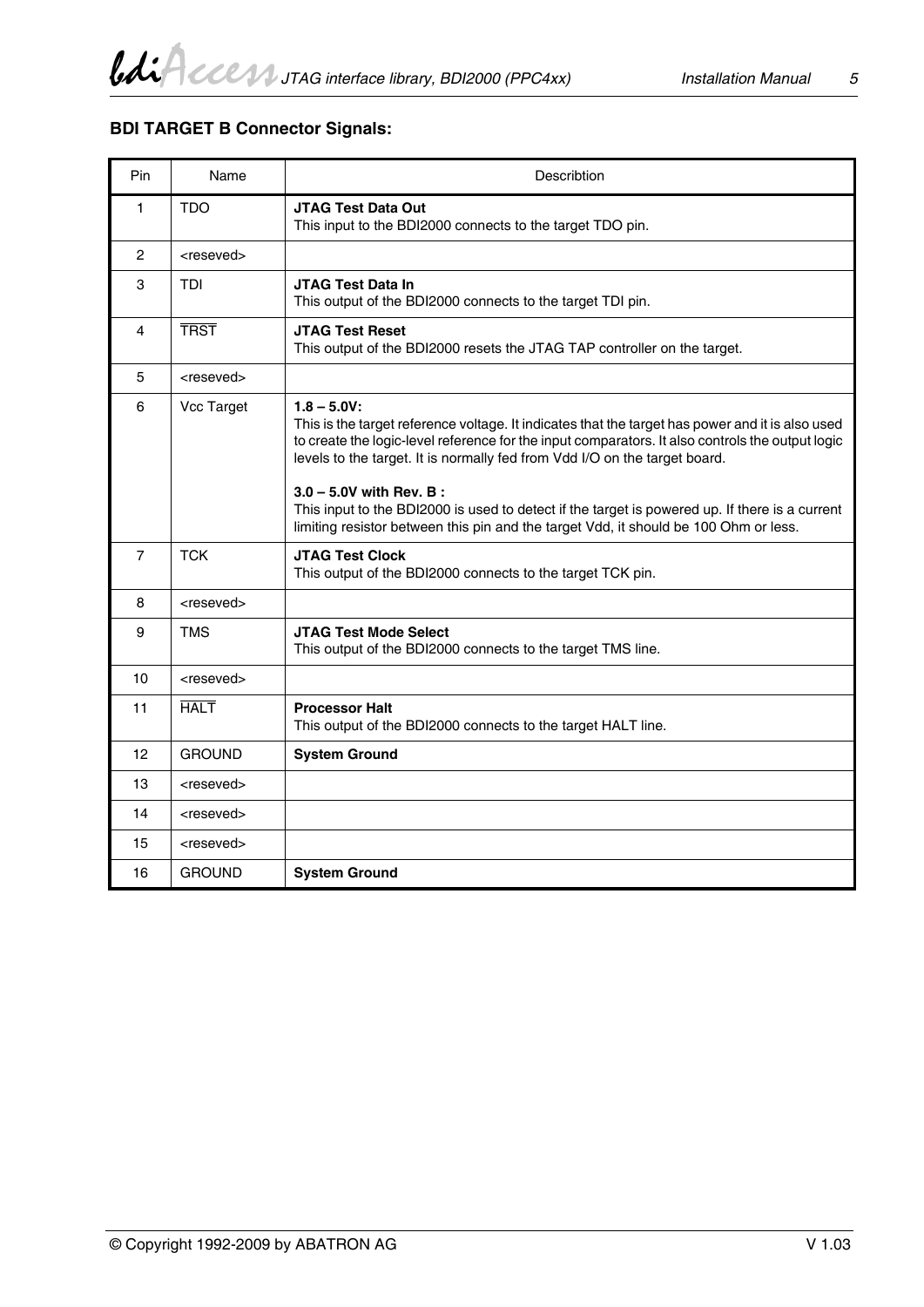#### **2.1.1 Changing Target Processor Type**

Before you can use the BDI2000 with an other target processor type (e.g. CPU32 <--> PPC), a new setup has to be done (see Appendix A). During this process the target cable must be disconnected from the target system. The BDI2000 needs to be supplied with 5 Volts via the POWER connector. For more information see chapter 2.2.1 «External Power Supply».



**To avoid data line conflicts, the BDI2000 must be disconnected from the target system while programming the logic for an other target CPU.**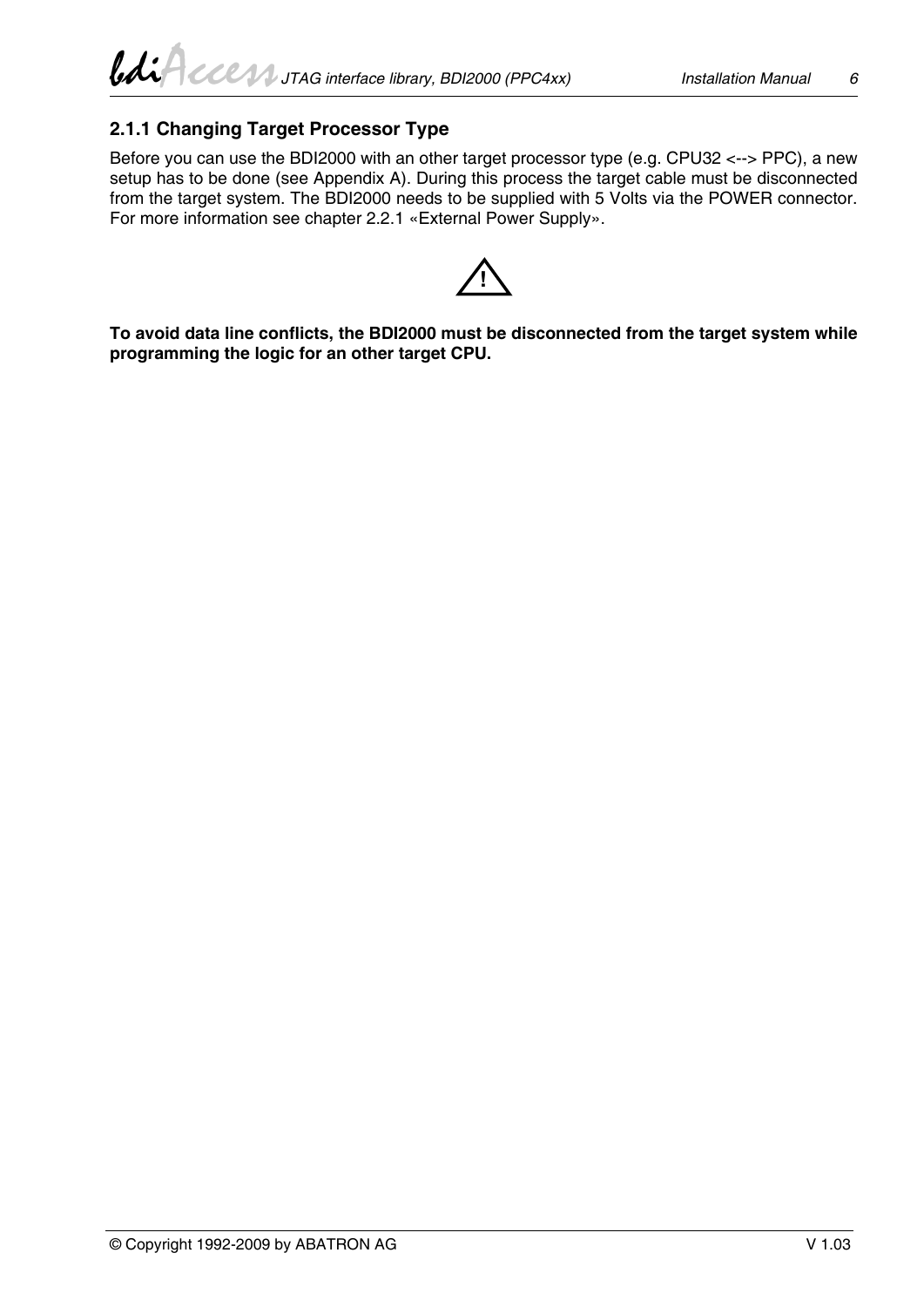#### **2.2 Connecting the BDI2000 to Power Supply**

The BDI2000 needs to be supplied with 5 Volts (max. 1A) via the POWER connector. The available power supply from Abatron (option) or the enclosed power cable can be directly connected. In order to ensure reliable operation of the BDI2000, keep the power supply cable as short as possible.



For error-free operation, the power supply to the BDI2000 must be between 4.75V and 5.25V DC. **The maximal tolerable supply voltage is 5.25 VDC. Any higher voltage or a wrong polarity might destroy the electronics.**



#### **Please switch on the system in the following sequence:**

- 1 --> external power supply
- 2 --> target system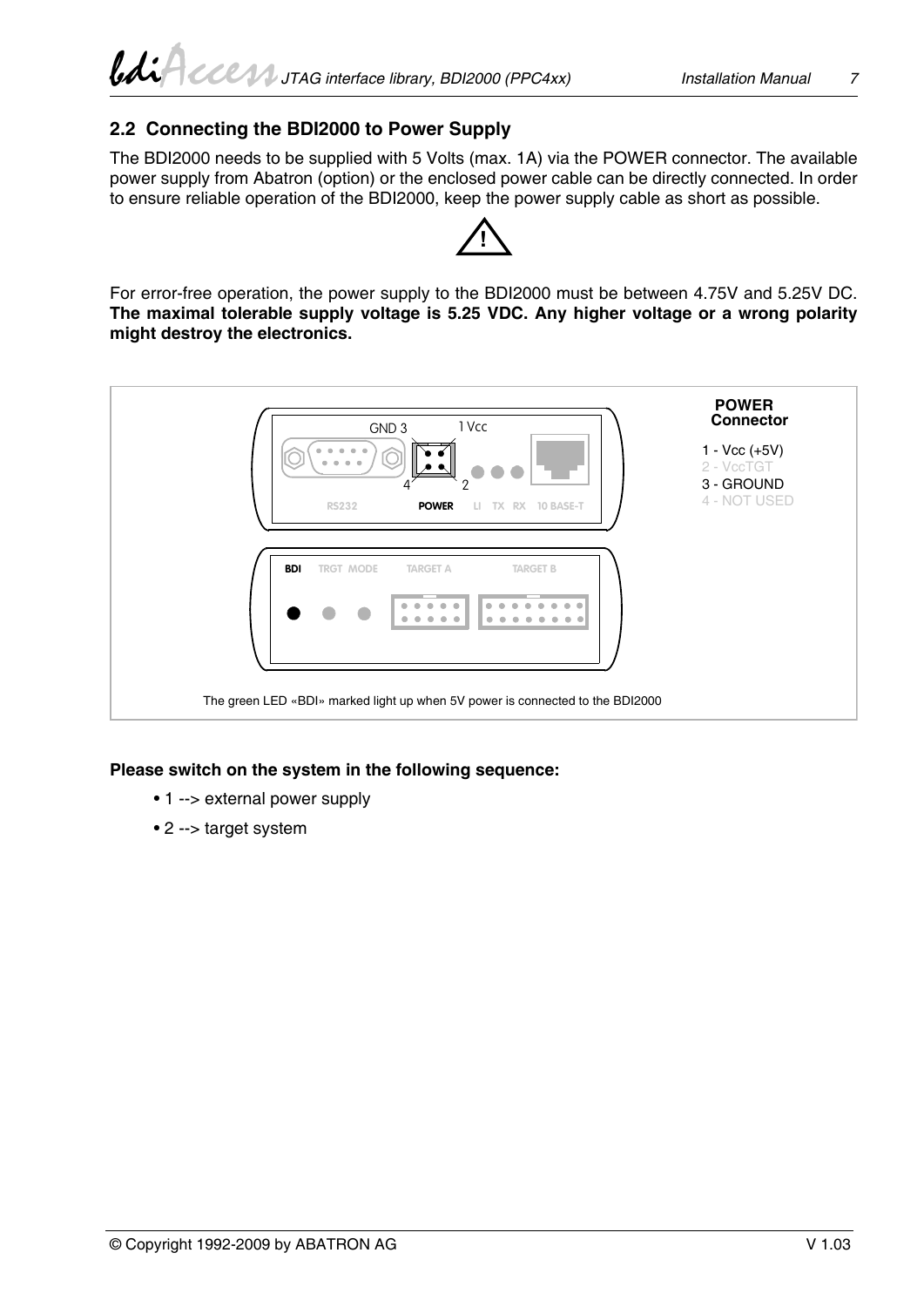#### **2.3 Status LED «MODE»**

The built in LED indicates the following BDI states:

| $\bullet$<br>$\blacksquare$<br>$\Box$ | <b>BDI</b> | TRGT MODE | <b>TARGET A</b> | <b>TARGET B</b> |
|---------------------------------------|------------|-----------|-----------------|-----------------|
|                                       |            |           |                 |                 |

| <b>MODE LED</b> | <b>BDI STATES</b>                                                                              |
|-----------------|------------------------------------------------------------------------------------------------|
| OFF             | The BDI is ready for use, the firmware is already loaded.                                      |
| ΟN              | The power supply for the BDI2000 is $<$ 4.75VDC.                                               |
| <b>BLINK</b>    | The BDI «loader mode» is active (an invalid firmware is loaded or loading firmware is active). |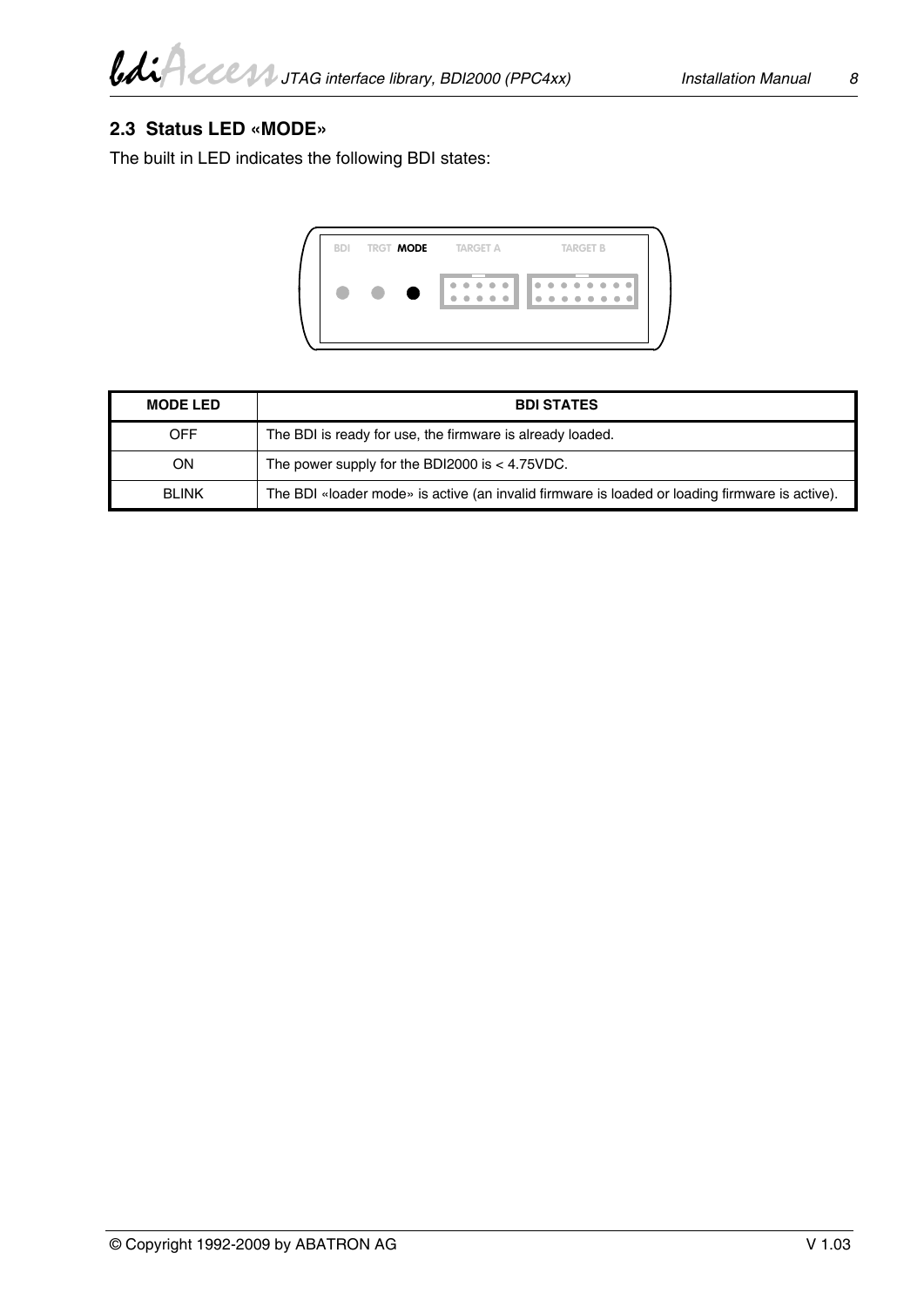#### **2.4 Connecting the BDI2000 to the Host**

#### **2.4.1 Serial line communication**

The host is connected to the BDI through the serial interface (COM1...COM4). The communication cable between BDI and Host is a serial cable (RXD / TXD are crossed). There is the same connector pinout for the BDI and for the Host side (Refer to Figure below).

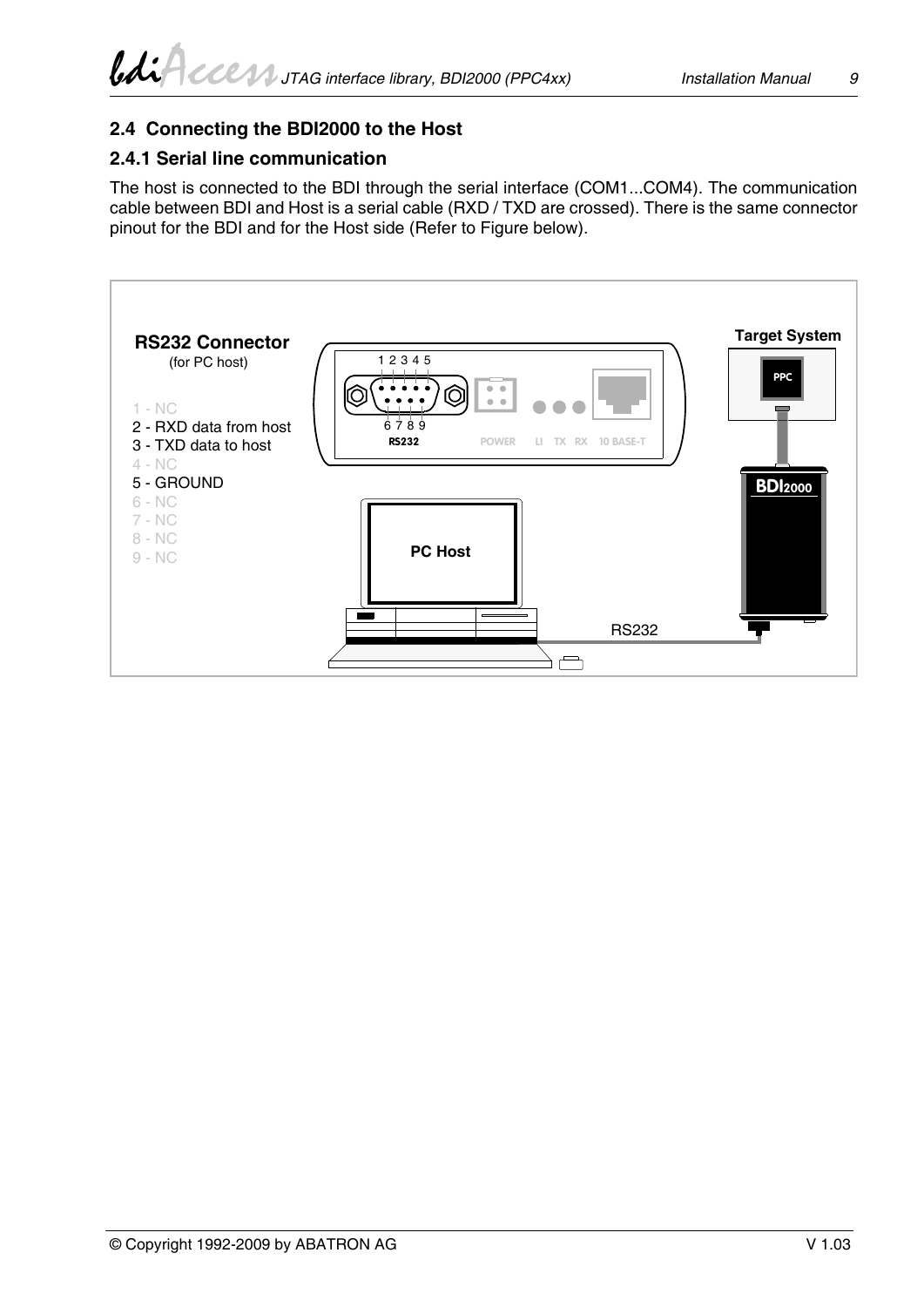### **2.4.2 Ethernet communication**

The BDI2000 has a built-in 10 BASE-T Ethernet interface (see figure below). Connect an UTP (Unshilded Twisted Pair) cable to the BD2000. For thin Ethernet coaxial networks you can connect a commercially available media converter (BNC-->10 BASE-T) between your network and the BDI2000. Contact your network administrator if you have questions about the network.



The following explains the meanings of the built-in LED lights:

| <b>LED</b> | <b>Name</b> | <b>Description</b>                                                                                                              |
|------------|-------------|---------------------------------------------------------------------------------------------------------------------------------|
| LI.        | Link        | When this LED light is ON, data link is successful between the UTP<br>port of the BDI2000 and the hub to which it is connected. |
| TX.        | Transmit    | When this LED light BLINKS, data is being transmitted through the UTP<br>port of the BDI2000                                    |
| <b>RX</b>  | Receive     | When this LED light BLINKS, data is being received through the UTP<br>port of the BDI2000                                       |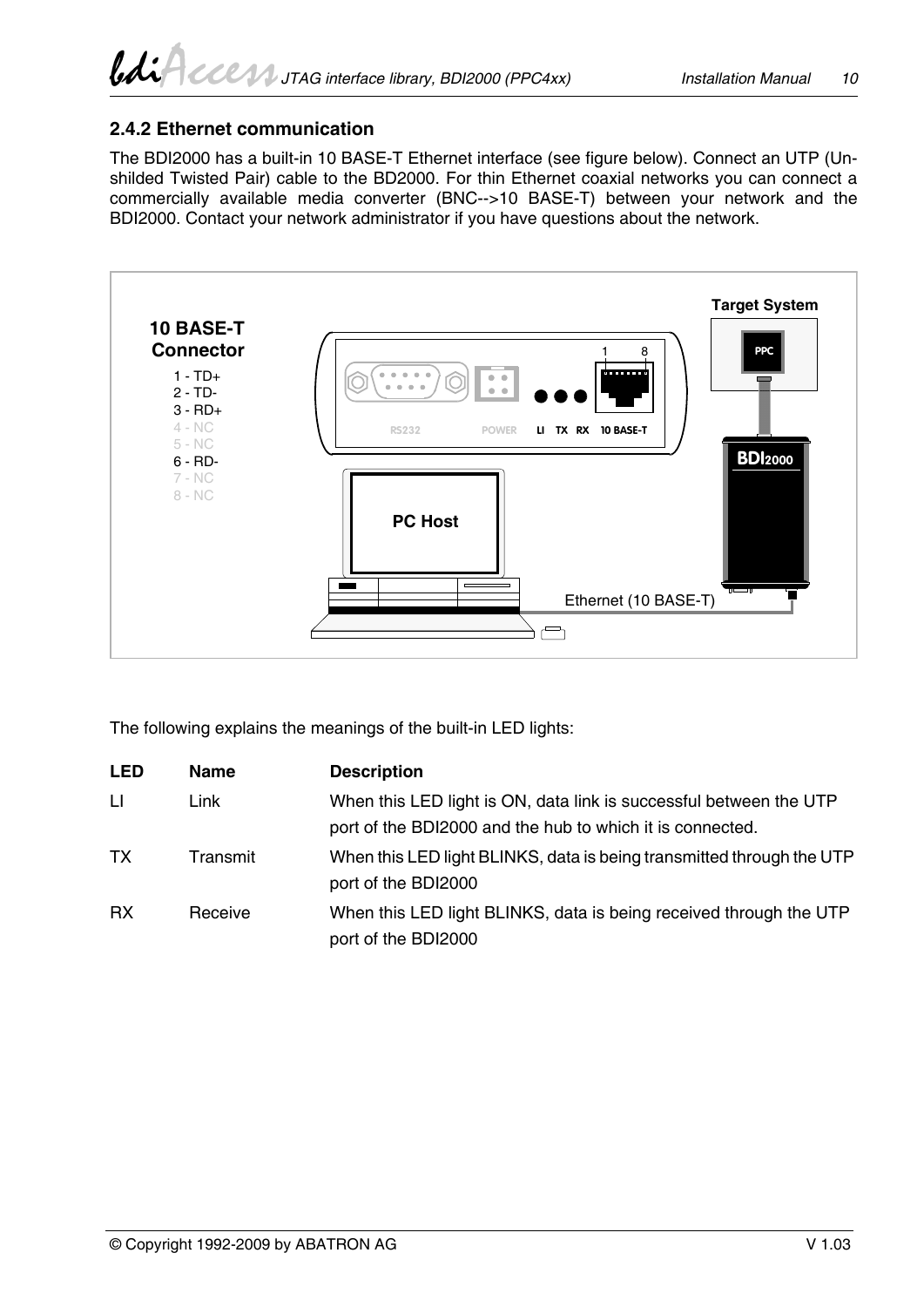#### **2.5 Installation of the Configuration Software**

On the enclosed CD you will find the bdiAccess library, the BDI configuration software and the firmware required for the BDI. Copy the appropriate files to a directory on your hard disk.

#### **Windows and Linux/Unix hosts:**

| manual.pdf   | This installation manual in pdf format                         |
|--------------|----------------------------------------------------------------|
| bdiacc.pdf   | The bdiAccess interface specification in pdf format            |
| b20pp4fw.xxx | Firmware for BDI2000 for PPC4xx targets                        |
| pp4jed20.xxx | JEDEC file for the BDI2000 (Rev. A/B) logic device programming |
| pp4jed21.xxx | JEDEC file for the BDI2000 (Rev. C) logic device programming   |

#### **Only for Windows hosts:**

| b20pp4fw.exe | Setup program (WIN32 application)                            |
|--------------|--------------------------------------------------------------|
| bdiifc32.dll | The bdiAccess library (WIN32-DLL)                            |
| bdiifc32.lib | The import library for the bdiAccess DLL (WIN32)             |
| bdiifc.h     | The C header file showing the interface to the bdiAccess DLL |

#### **Only for Linux/Unix hosts:**

| bdiaccux.zip | Archive with the bdiAccess sources for Linux/Unix hosts         |
|--------------|-----------------------------------------------------------------|
| bdisetup.zip | Archive with the BDI setup utility sources for Linux/Unix hosts |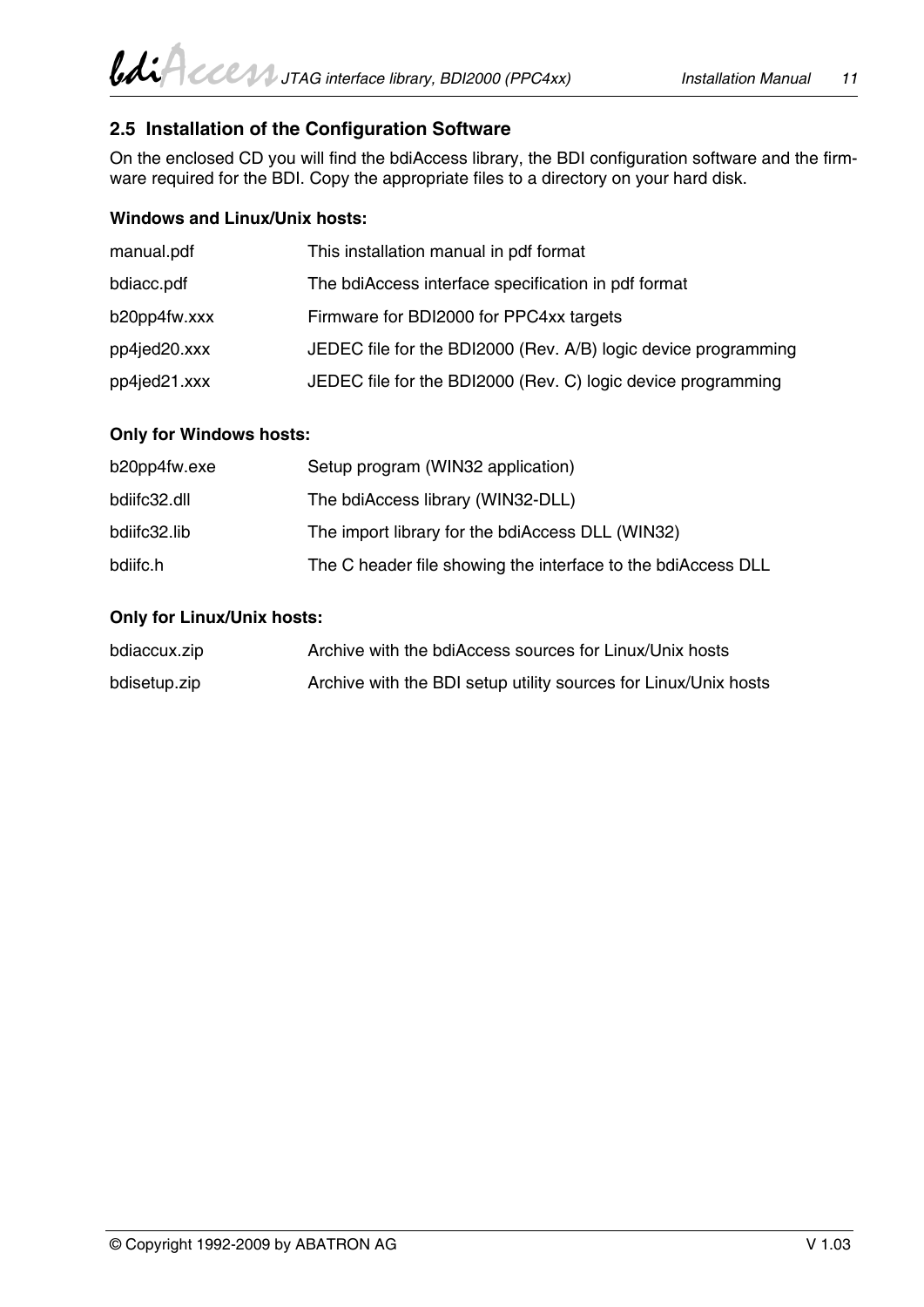#### **2.6 BDI2000 Setup/Update**

First make sure that the BDI is properly connected (see Chapter 2.1 to 2.4). The BDI must be connected via RS232 to the host.



**To avoid data line conflicts, the BDI2000 must be disconnected from the target system while programming the logic for an other target CPU** (see Chapter 2.1.1).

#### **2.6.1 Linux/Unix Hosts**

In order to update the firmware / logic of the BDI and to set the network parameters, a setup tool is included for Linux/Unix hosts. In the ZIP Archive bdisetup.zip are all sources to build this utility. This command line utility can be used to update the firmware and logic of the BDI2000. It is also used to transfer the network configuration. There are 4 tasks the utility can process:

- Reading the current loaded firmware / logic version
- Erasing the firmware and logic
- Updating the firmware and logic
- Storing the network configuration parameters into the BDI flash

Every of this task is started by executing the setup utility with different parameters. The first parameter always selects the task to execute:

bdisetup { -v | -e | -u | -c } [additional parameters]

- -v Read version
- -e Erase firmware and logic
- -u Update firmware and/or logic
- -c Store network configuration

There are two common additional parameters which define the serial port and the serial baudrate:

-pP Port to use, replace P with the port to use e.g. /dev/ttyS0 -bB Baudrate to use, replace B with 9, 19, 38, 57 or 115

#### Additional parameters for update (-u):

-aA Application type, replace A with GDB, ADA, TOR or ACC -tT Target type, replace T with CPU32,PPC400,PPC600,PPC700,MPC800, ARM,TRICORE,MCF,HC12 or MCORE -dD Replace D with the directory with the firmware/logic files

Additional parameters for network configuration (-c):

-iI Replace I with the BDI IP address (format: xxx.xxx.xxx.xxx) -mM Replace M with the subnet mask. A subnet mask of 255.255.255.255 disables the gateway function -gG Replace G with the default gateway IP address

All parameters have default values. See function main(). You may adjust this default values for your convenience. See also bdisetup.c and document BDIACC.PDF for additional information

To build the setup utility use: gcc bdisetup.c bdidll.c -o bdisetup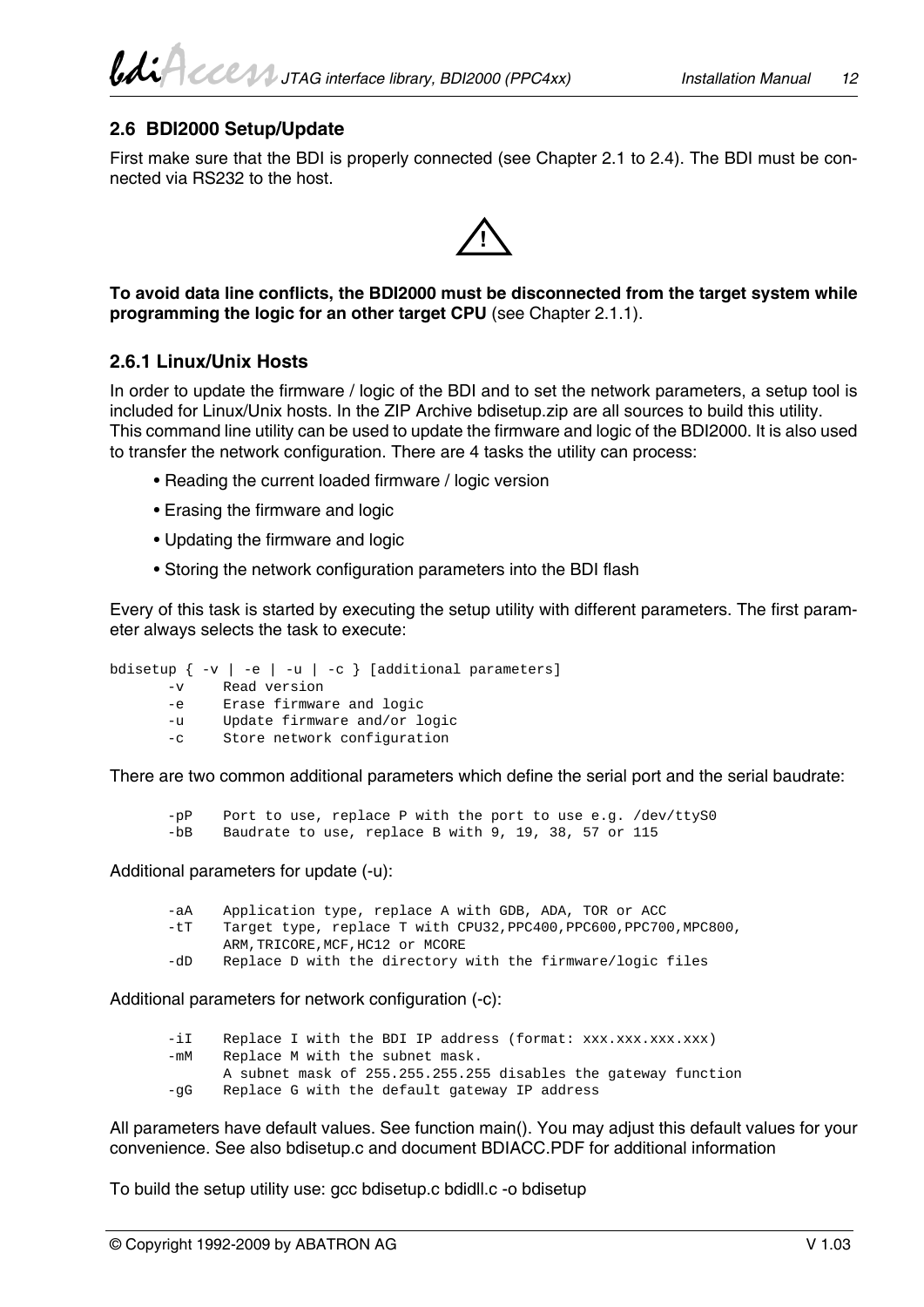#### **2.6.2 Windows Hosts**

After starting the Windows setup tool, the following dialog box will be displayed.

| 삍<br>BDI2000 Update/Setup<br>Connect BDI2000 Loader<br>Channel-<br>Port<br>Speed | COM2<br>115200<br>$\overline{\phantom{a}}$ | SN·<br>Version:                                      | $\boldsymbol{\mathsf{x}}$<br>95111242-C<br>MAC: 000C01951112<br>1.05<br>Connect |
|----------------------------------------------------------------------------------|--------------------------------------------|------------------------------------------------------|---------------------------------------------------------------------------------|
| BDI2000 Firmware / Logic                                                         | Current                                    | Newest                                               | Current                                                                         |
| Firmware<br>Logic                                                                | $1.30 -$<br>1.06                           | 1.30<br>1.06                                         | Erase<br>Update                                                                 |
| Configuration:<br><b>BDI IP Address</b><br>Subnet Mask<br>Default Gateway        |                                            | 151.120.25.101<br>255.255.255.255<br>255.255.255.255 |                                                                                 |
| Cancel                                                                           | 0k<br>Writing setup data passed            |                                                      | Transmit                                                                        |

*dialog box «BDI2000 Update/Setup»*

The following options allow you to update the BDI2000 firmware and store the network parameters:

| Port    | Select the communication port where the BDI2000 is connected during<br>this setup session.                                                                                                                 |
|---------|------------------------------------------------------------------------------------------------------------------------------------------------------------------------------------------------------------|
| Speed   | Select the baudrate used to communicate with the BDI2000 loader during<br>this setup session.                                                                                                              |
| Connect | Click on this button to establish a connection with the BDI2000 loader.<br>Once connected, the BDI2000 remains in loader mode until it is restarted<br>or this dialog box is closed.                       |
| Current | Press this button to read back the current loaded BDI2000 firmware ver-<br>sion. The current firmware version will be displayed.                                                                           |
| Erase   | Press this button to erase the current loaded firmware.                                                                                                                                                    |
| Update  | This button is only active if there is a newer firmware version present in the<br>execution directory of the setup software. Press this button to write the<br>new firmware into the BDI2000 flash memory. |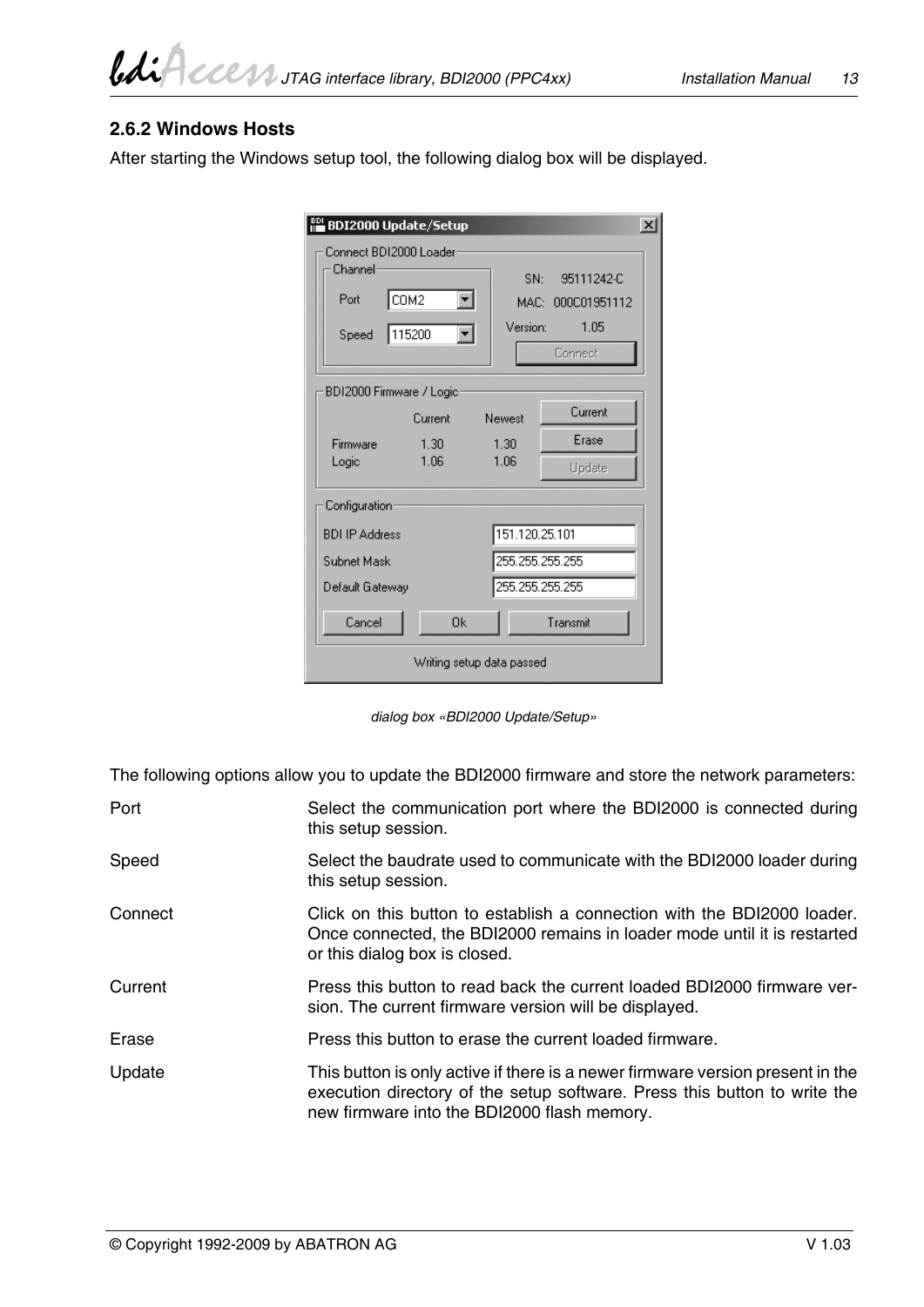| <b>BDI IP Address</b> | Enter the IP address for the BDI2000.<br>Use the following format: xxx.xxx.xxx.xxx e.g.151.120.25.101<br>Ask your network administrator for assigning an IP address to this<br>BDI2000. Every BDI2000 in your network needs a different IP address.                |
|-----------------------|--------------------------------------------------------------------------------------------------------------------------------------------------------------------------------------------------------------------------------------------------------------------|
| <b>Subnet Mask</b>    | Enter the subnet mask of the network where the BDI is connected to.<br>Use the following format: xxx.xxx.xxx.xxxe.g.255.255.255.0<br>A subnet mask of 255.255.255.255 disables the gateway feature.<br>Ask your network administrator for the correct subnet mask. |
| Default Gateway       | Enter the IP address of the default gateway. Ask your network administra-<br>tor for the correct gateway IP address. If the gateway feature is disabled,<br>you may enter 255.255.255.255 or any other value.                                                      |
| Transmit              | Click on this button to store the configuration in the BDI2000 flash<br>memory.                                                                                                                                                                                    |

#### **2.6.3 Recover procedure**

In rare instances you may not be able to load the firmware in spite of a correctly connected BDI (error of the previous firmware in the flash memory). **Before carrying out the following procedure, check the possibilities in Appendix «Troubleshooting»**. In case you do not have any success with the tips there, do the following:

• Switch OFF the power supply for the BDI and open the unit as described in Appendix «Maintenance»

| • Place the jumper in the «INIT MODE» position                                              |                                        |
|---------------------------------------------------------------------------------------------|----------------------------------------|
| • Connect the power cable or target cable if the BDI is powered<br>from target system       | ▪                                      |
| . Switch ON the power supply for the BDI again and wait until the<br>LED «MODE» blinks fast | $\circ$<br><b>INIT MODE</b><br>$\circ$ |
| • Turn the power supply OFF again                                                           | <b>DEFAULT</b>                         |
| • Return the jumper to the « <b>DEFAULT</b> » position                                      |                                        |

• Reassemble the unit as described in Appendix «Maintenance»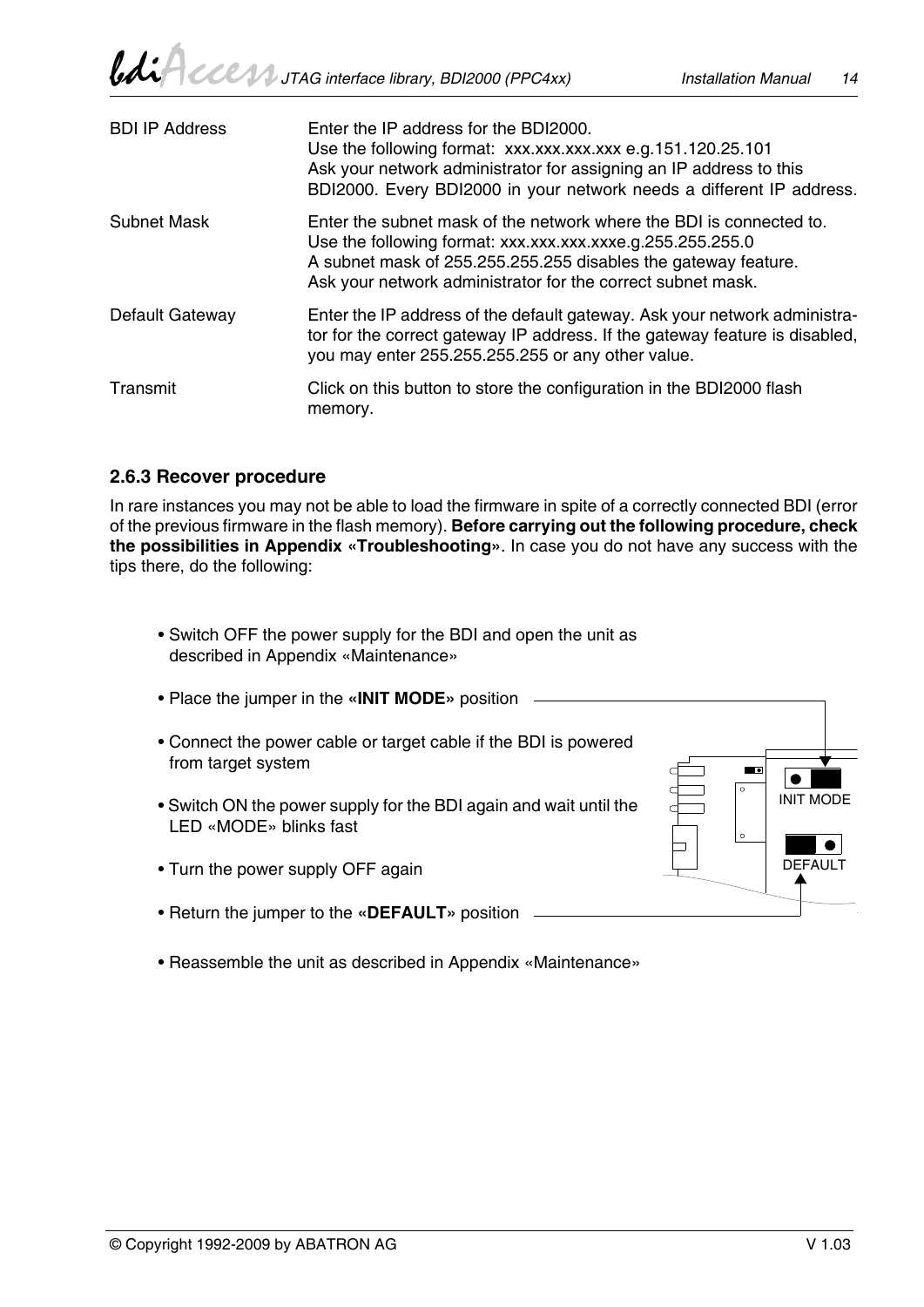# **3 Specifications**  Operating Voltage Limiting 5 VDC ± 0.25 V Power Supply Current typ. 500 mA max. 1000 mA RS232 Interface: Baud Rates 9'600,19'200, 38'400, 57'600,115'200 Data Bits 8 Parity Bits none Stop Bits 1 Network Interface 10 BASE-T Serial Transfer Rate between BDI and Target up to 16 Mbit/s Supported target voltage  $1.8 - 5.0$  V  $(3.0 - 5.0$  V with Rev. B) Operating Temperature  $+ 5 °C ... +60 °C$ Storage Temperature  $-20 °C ... +65 °C$ Relative Humidity (noncondensing)  $\leq 90 \%$ rF Size 190 x 110 x 35 mm Weight (without cables) and the state of the 420 g Host Cable length (RS232) 2.5 m

Specifications subject to change without notice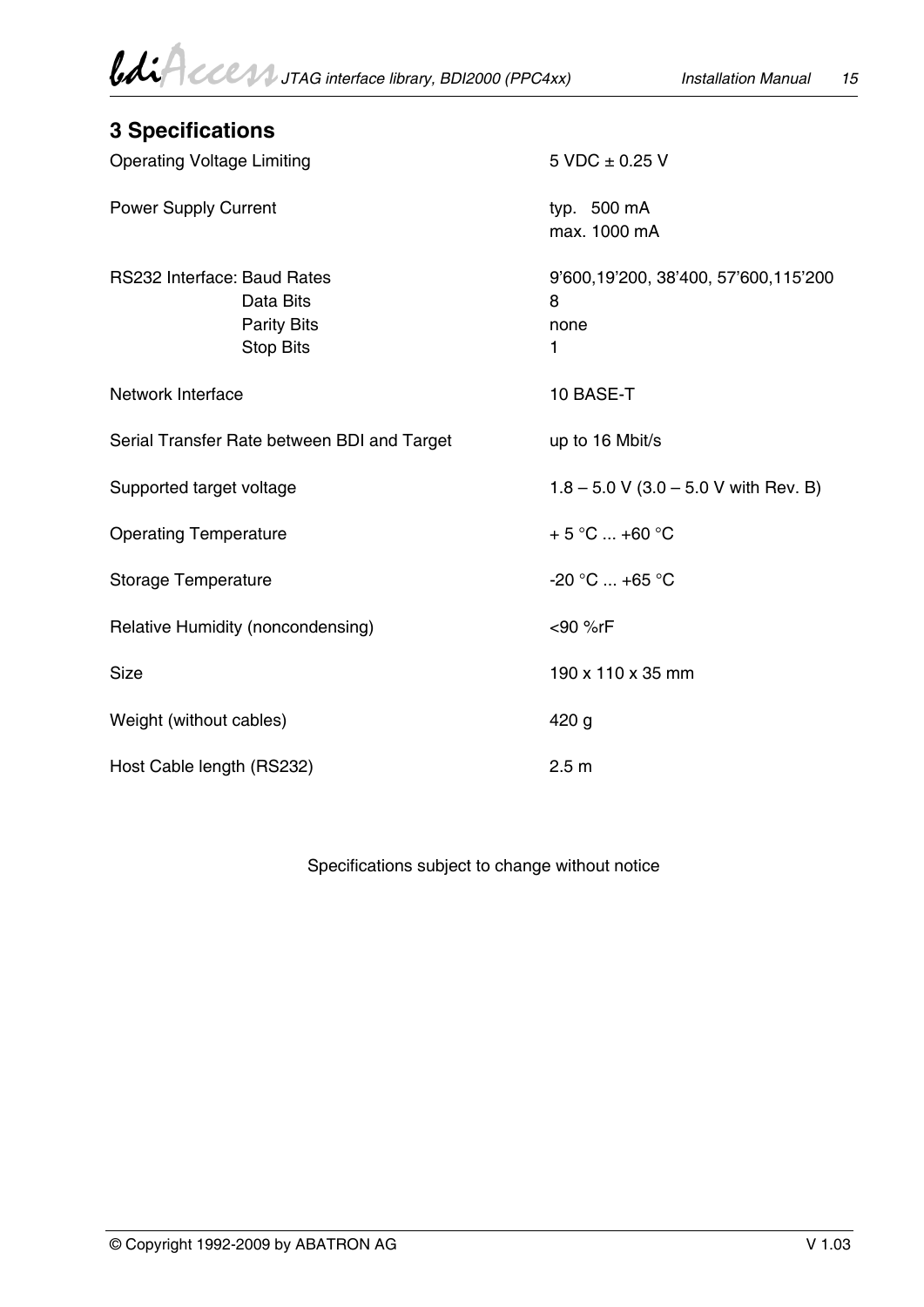## **4 Environmental notice**

Disposal of the equipment must be carried out at a designated disposal site.

# **5 Declaration of Conformity (CE)**

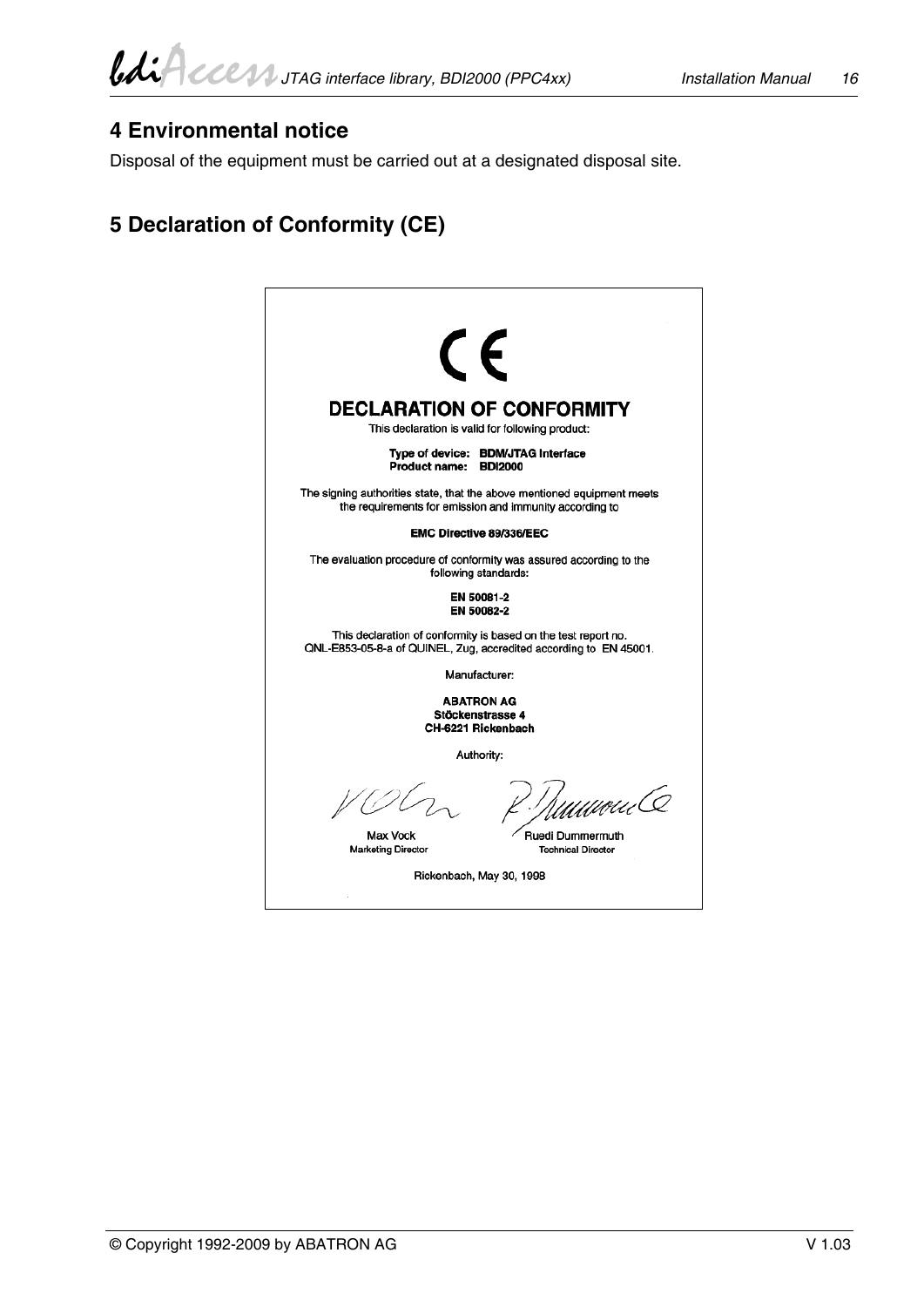## **6 Warranty**

ABATRON Switzerland warrants the physical CD, cable, BDI2000 and physical documentation to be free of defects in materials and workmanship for a period of 36 months following the date of purchase when used under normal conditions.

In the event of notification within the warranty period of defects in material or workmanship, ABATRON will replace defective CD, cable, BDI2000 or documentation. The remedy for breach of this warranty shall be limited to replacement and shall not encompass any other damages, including but not limited loss of profit, special, incidental, consequential, or other similar claims. ABATRON Switzerland specifically disclaims all other warranties- expressed or implied, including but not limited to implied warranties of merchantability and fitness for particular purposes - with respect to defects in the CD, cable, BDI2000 and documentation, and the program license granted herein, including without limitation the operation of the program with respect to any particular application, use, or purposes. In no event shall ABATRON be liable for any loss of profit or any other commercial

Failure in handling which leads to defects are not covered under this warranty. The warranty is void under any self-made repair operation except exchanging the fuse.

damage, including but not limited to special, incidental, consequential, or other damages.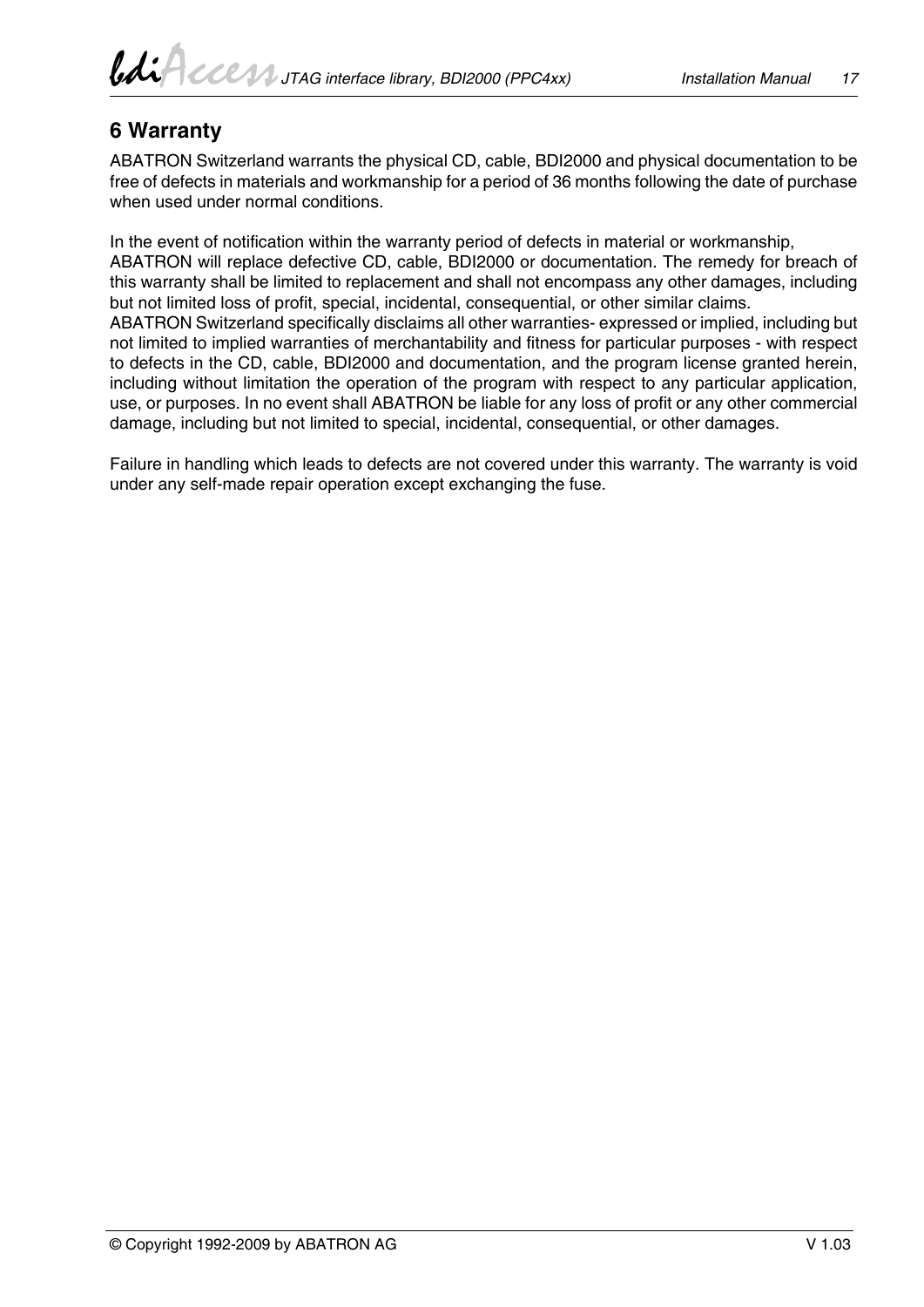# **Appendices**

# **A Troubleshooting**

#### **Problem**

The firmware can not be loaded.

#### **Possible reasons**

- The BDI is not correctly connected with the target system (see chapter 2).
- The power supply of the target system is switched off or not in operating range (4.75 VDC ... 5.25 VDC) --> MODE LED is OFF or RED
- The built in fuse is damaged --> MODE LED is OFF
- The BDI is not correctly connected with the Host (see chapter 2).
- A wrong communication port (Com 1...Com 4) is selected.

#### **Problem**

No working with the target system (loading firmware is ok).

#### **Possible reasons**

- Wrong pin assignment (BDM/JTAG connector) of the target system (see chapter 2).
- Target system initialization is not correctly --> enter an appropriate target initialization list.
- An incorrect IP address was entered (BDI2000 configuration)
- BDM/JTAG signals from the target system are not correctly (short-circuit, break, ...).
- The target system is damaged.

#### **Problem**

Network processes do not function (loading the firmware was successful)

#### **Possible reasons**

- The BDI2000 is not connected or not correctly connected to the network (LAN cable or media converter)
- An incorrect IP address was entered (BDI2000 configuration)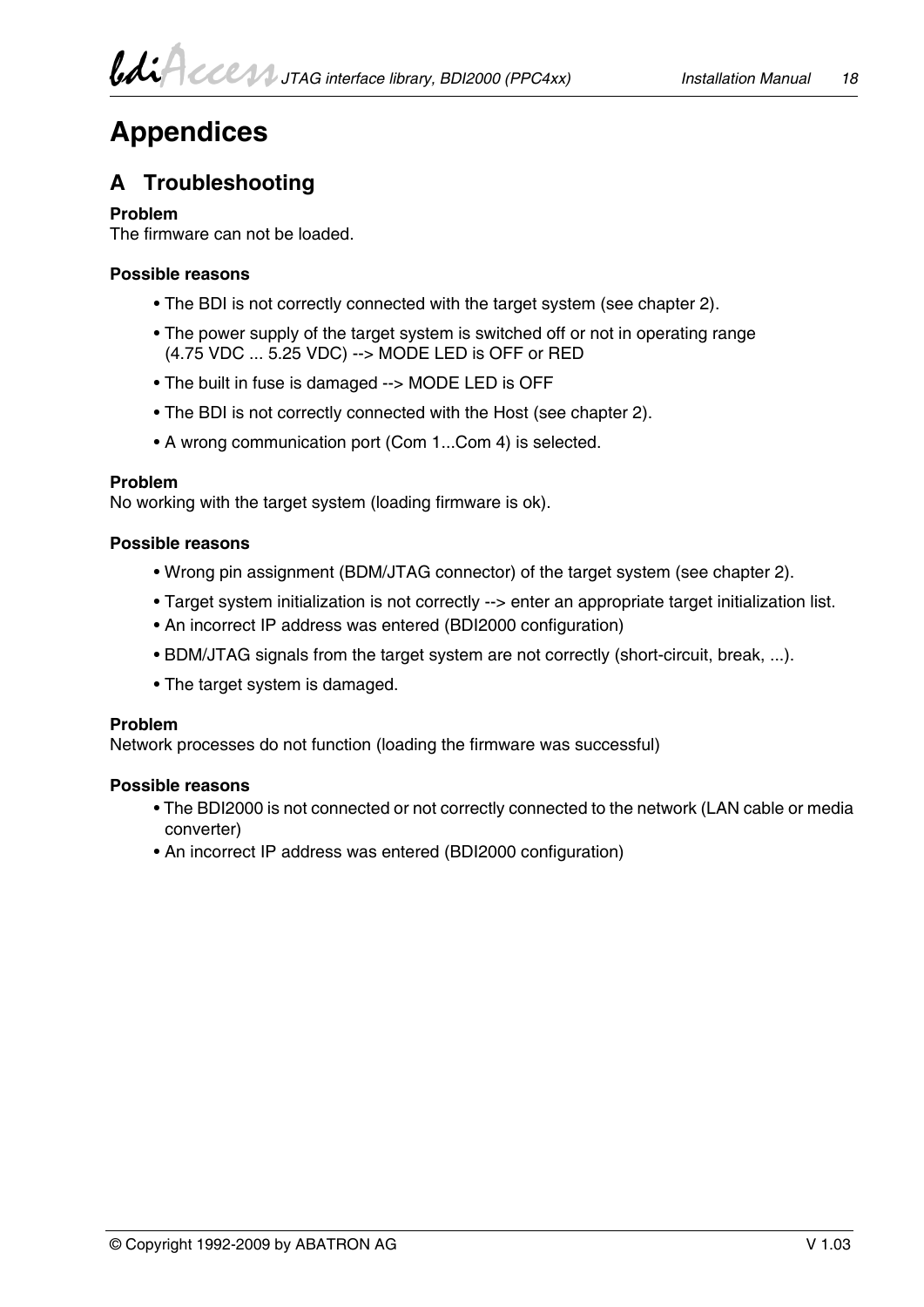# **B Maintenance**

The BDI needs no special maintenance. Clean the housing with a mild detergent only. Solvents such as gasoline may damage it.

If the BDI is connected correctly and it is still not responding, then the built in fuse might be damaged (in cases where the device was used with wrong supply voltage or wrong polarity). To exchange the fuse or to perform special initialization, please proceed according to the following steps:

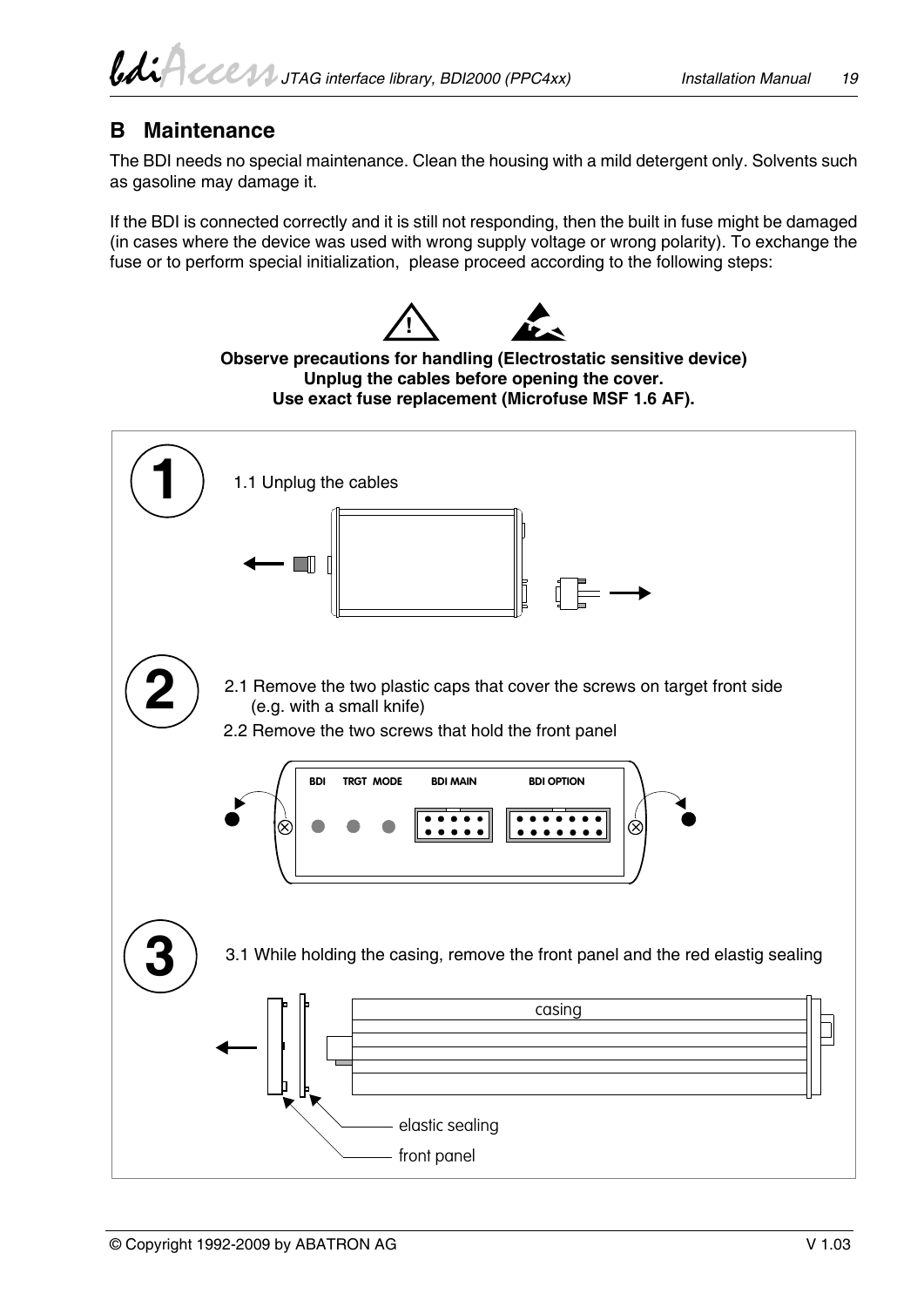

**Observe precautions for handling (Electrostatic sensitive device) Unplug the cables before opening the cover. Use exact fuse replacement (Microfuse MSF 1.6 AF).**